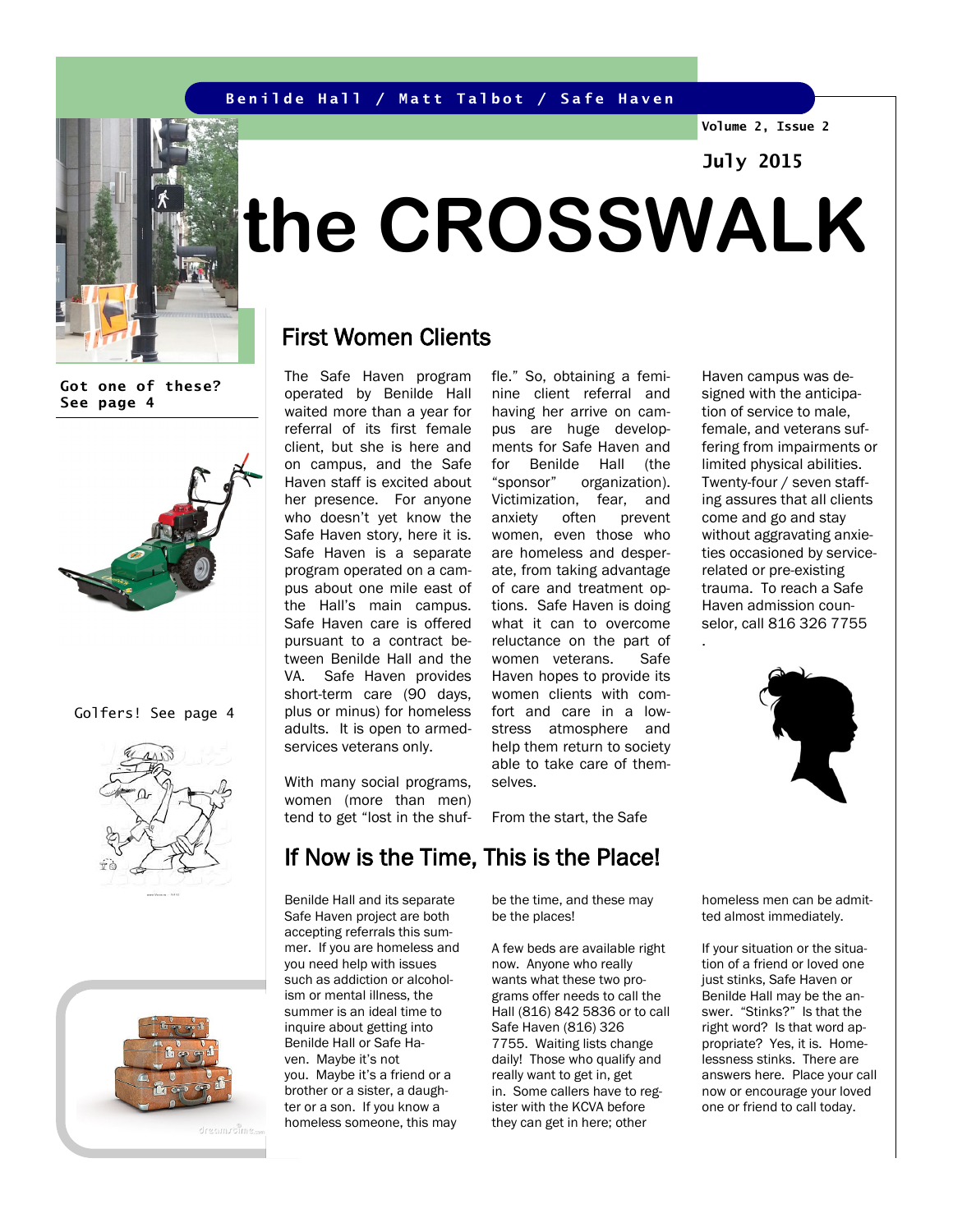## Survival and Success – Benilde Hall Graduate Tells All

Next year, God willing, I turn 40. My friends and family never thought I would live that long. Why not? Well, I started doing methamphetamine and other drugs when I was just 13. My using got me into trouble, real trouble, first with juvenile officials and then with everyone in authority. I was in adult jails at age 17. When I was out, I was on my own, a nice way of saying I was homeless. And I was still running and drinking and using, on the path marked "This way to destruction."

I first heard of Benilde Hall in the 90s. I checked in. At the time, I was the youngest client that Hall had ever tried to help. I still am one of the youngest people who ever lived at Benilde Hall. They were good to me there, especially my counselor, Robert Davis. I was clean for awhile too, but never clean for long. I checked into Benilde

Hall two more times; then, as they say, I GOT IT the third time. The guy in charge then, Linus Benoit, took an interest in me. Linus kept telling me that I was an alcoholic. I didn't believe him. I didn't particularly like alcohol. I liked meth highs! But, eventually, I had to admit that Linus was right. My pattern was to drink first, and THEN do drugs. Like Linus said, it was the first drink that got me, not the last drink or the drugs. It was the first darned drink!

The last time I checked into Benilde Hall was 2007, two days after Linus' sudden death. He wanted me to have his copy of *Alcoholics Anonymous*, AA's "Big Book." I still have that and other special mementos from Linus. The wreckage of the past is pretty much behind me now. I got a great job right out of Benilde

Hall. My boss wanted me to succeed and showed me how. I am responsible now with three kids and love and self respect. I'm invested in recovery, and I have three holes in one! Benilde Hall? I love the place and help it every way I can.

*(Former Client, name withheld. Interview submitted for Benilde Hall's newsletter, the CROSSWALK. Many former clients are willing to disclose their names as part of their stories. However, because disclosure by one could pressure another . . . with the result of fewer clients telling their stories, it is editorial policy to publish all client stories anonymously.)* 



St. Benilde Romancon

## Short Takes: Clients' Comments (edited)

"How I got here (Benilde Hall) is not all that interesting. I didn't have a plan or goal to become homeless, but I did have help! My "Ex," bless her heart, evicted me, and my brother got tired of me crashing on his couch. It was a combination of money and personal problems – a perfect storm! And when I asked to get into Benilde Hall, there was a waiting list! Wow; talk about singing the blues. My first roommate here had a real bad attitude. I wanted to be as unlike him as possible. I went to every group I could and started to see how my life might be different, better. My goal is to get a place where my two kids can visit me; "sleep -over's," you know. I'm going to get to that place, swear it." *Client name withheld.*

"Every morning, I wake up in amazement. You see, I'm a hermit at heart, but now I live in a *dormitory*. Before I 'came in,' I lived in the woods in the middle of the city. Where? Well, if you drive around Kansas City very much, you have probably driven by my old "house." I almost guarantee it. I built it myself. You couldn't see it from the road unless you knew exactly where to look. Pretty cool, but it was a dead-end. I drank and used there and had no hope. The wreckage of the past is pretty much behind me now. I have made friends here. The Hall's people and the other clients help me. They're better friends to me than I was to myself. That's the truth." *Client name withheld*.

"This is my second time here. I discharged a year ago, "successfully," and moved into an apartment. You can figure out what happened then. My sobriety evaporated. I need more than some other guys need. I need support. It's okay. My plan this time is to get a place close to the Hall and to come back here for groups. Heck, I can talk to newcomers and maybe help them by sharing my experience and hope. Like I said, coming here twice for help is okay. I'm glad to be here, and I'll be glad when I am prepared to leave." *Client name withheld*.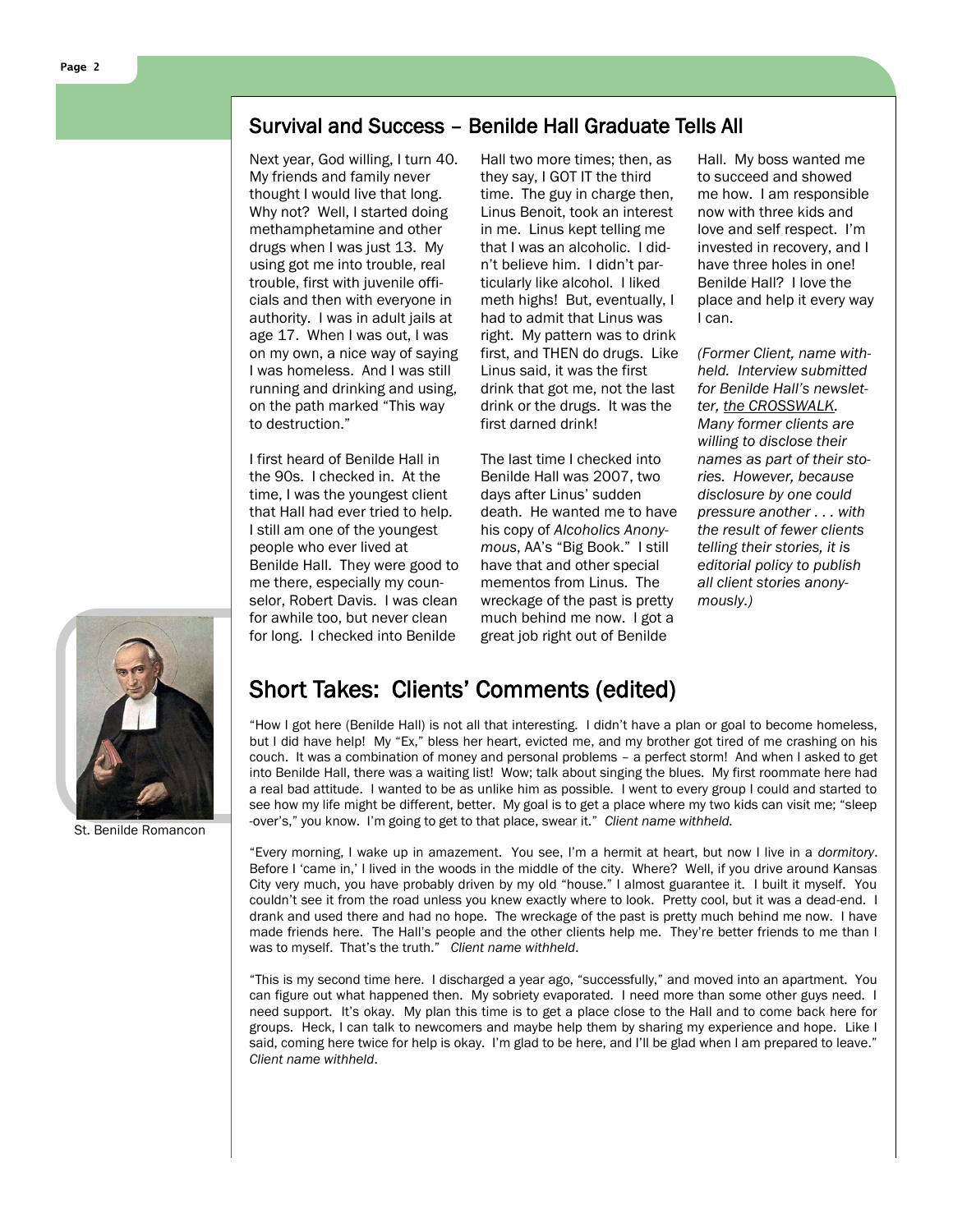## Chaplain's Open Letter

Dear Friends of Benilde Hall:

It has been my pleasure to serve as chaplain here for more than a year. Before I moved into a campus office, I was curious about what to expect. The people I have met here and what I have found here stagger my imagination and test my vocabulary.

Call me sometime. Come see me. Let me show you around, introduce you to a few people – staff and clients. What a cross-section of humanity! Here you encounter men who aspire to be somebody once again and men who have lost all hope. The amazing fact is this: No one can tell in advance who wants a better life and who just doesn't care. So the counselors begin as if everyone is serious. And lo and behold, they're right more than they're wrong!

Do you know that Benilde Hall is over 20 years old? How can it be that a place this successful, doing this kind of difficult work, can be almost unknown in its own city? Two challenges to those who have read this far: First, this week, tell someone about Benilde Hall. Do that . . . and repeat next week. Second, consider making your financial support of Benilde Hall regular, even monthly, \$20, \$25, \$35, \$50, \$100, more if you can do that. By their monthly support, "Companion Club" members become part of the journey that our clients walk.

The people who work here must listen to truly awful accounts of ugly facts from clients' lives. But they also witness remarkable recoveries here. Your support makes a real difference for the men served here.

Thank you,

Rev. Stephen H. King, Chaplain

## Meet the Board / Serve on the Board



Porter's taking a director's seat follows two other 2015 additions to the board as previously announced. "Doc" Golden and Brian Morales came onto the board the first of the year.

Mr. Dusing continues to invite interested friends of Benilde Hall to consider service on the Benilde Hall Board of Directors. "Mark Porter coming onto the board is a good reminder for friends of this place to consider – or reconsider – support of the Program's mission. Not everyone has Mark Porter's depth of experience and broad-based support," Dusing says, "but the board has a variety of needs. Doc Golden, Brian Morales, and Mark Porter have the potential to contribute a lot to what this board needs to be. There are still spots for other new board members. As soon as board candidates are confirmed, they can begin to help guide this program and help the program grow in service and efficiency."

Interested friends of Benilde Hall may call Chaplain Stephen (King) at the Hall to get information about board service. Or, they may send the chaplain a resume-type statement of their experience.